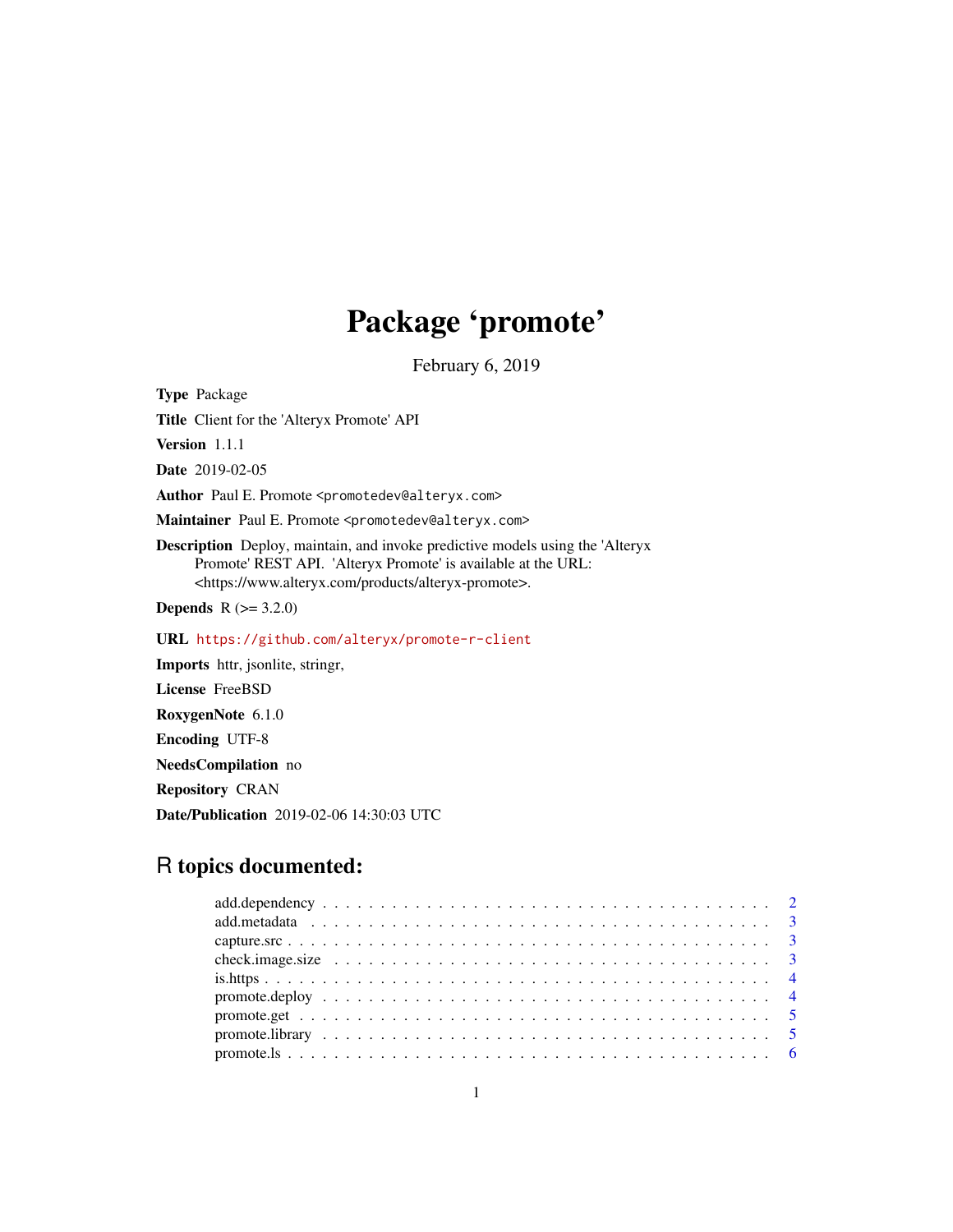# <span id="page-1-0"></span>2 add.dependency

| Index | 12 |  |
|-------|----|--|
|       |    |  |
|       |    |  |
|       |    |  |
|       |    |  |
|       |    |  |
|       |    |  |
|       |    |  |
|       |    |  |

add.dependency *Private function that adds a package to the list of dependencies that will be installed on the Promote server*

# Description

Private function that adds a package to the list of dependencies that will be installed on the Promote server

# Usage

```
add.dependency(name, importName, src, version, install, auth_token, ref,
  subdir)
```

| name       | name of the package to be installed                                                                                        |
|------------|----------------------------------------------------------------------------------------------------------------------------|
| importName | name under which the package is imported (for a github package, this may be<br>different from the name used to install it) |
| src        | source that the package is installed from (CRAN or github)                                                                 |
| version    | version of the package                                                                                                     |
| install    | whether or not the package should be installed in the model image                                                          |
| auth_token | a personal access token for github or gitlab repositories                                                                  |
| ref        | The git branch, tag, or SHA of the package to be installed                                                                 |
| subdir     | The path to the repo subdirectory holding the package to be installed                                                      |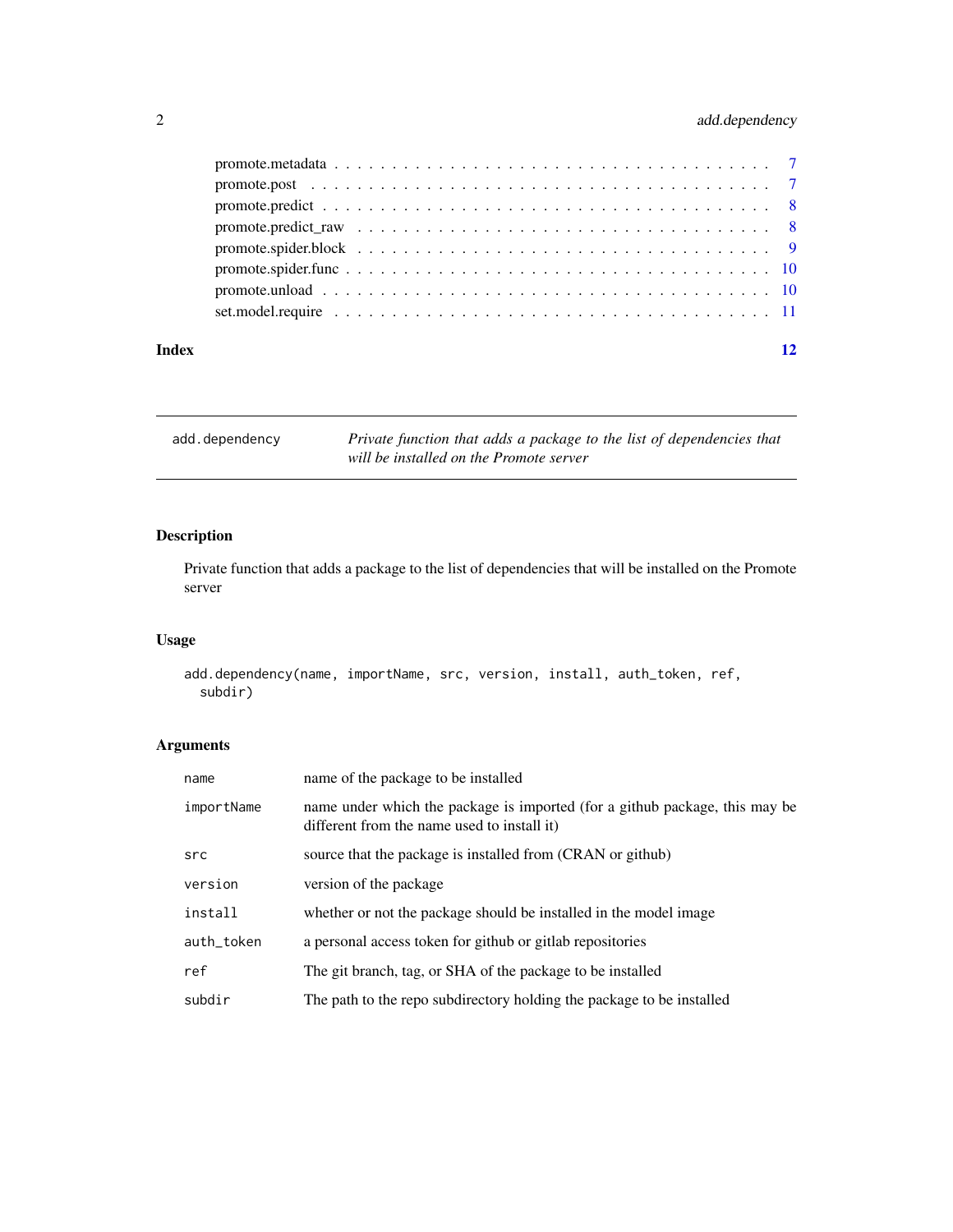<span id="page-2-0"></span>

| add.metadata | Private function that adds metadata about the model that will be in-<br>stalled on the Promote server the metadata is arranged as key-value |
|--------------|---------------------------------------------------------------------------------------------------------------------------------------------|
|              | pairs                                                                                                                                       |

#### Description

Private function that adds metadata about the model that will be installed on the Promote server the metadata is arranged as key-value pairs

#### Usage

add.metadata(key, value)

### Arguments

| key   | key name for the metadata entry |
|-------|---------------------------------|
| value | value for the metadata entry    |

capture.src *Private function for catpuring the source code of model*

#### Description

Private function for catpuring the source code of model

#### Usage

capture.src(funcs, capture.model.require = TRUE)

# Arguments

funcs functions to capture, defaults to required promote model functions capture.model.require flag to capture the model.require function

check.image.size *Private function for checking the size of the user's image.*

#### Description

Private function for checking the size of the user's image.

#### Usage

check.image.size()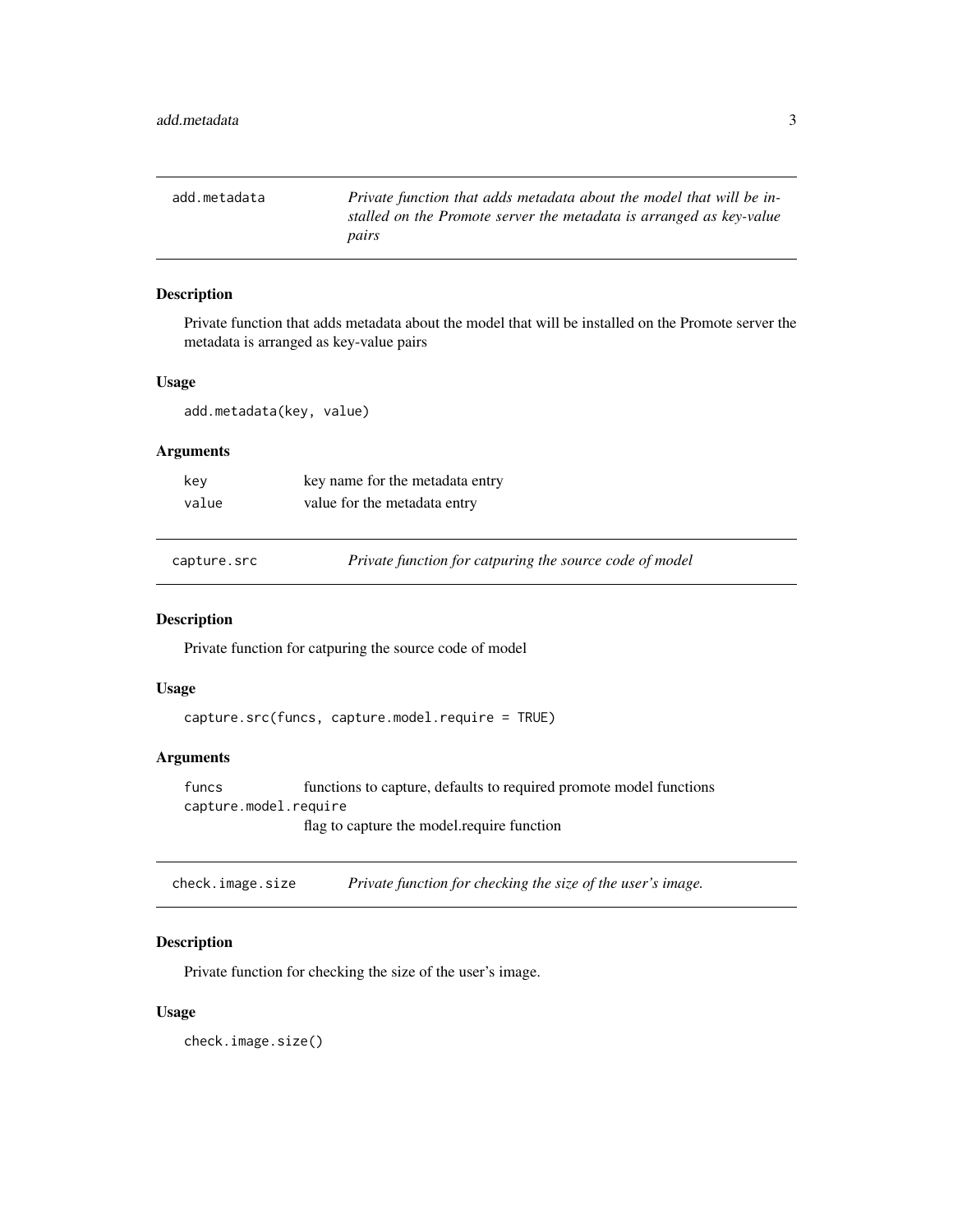<span id="page-3-0"></span>

### Description

Private predicate function that checks if the protocol of a url is https.

#### Usage

```
is.https(x)
```
#### Arguments

x is a url string

promote.deploy *Deploy a model to promote's servers*

# Description

This function takes model.predict and creates a model on promote's servers which can be called from any programming language via promote's REST API (see [promote.predict](#page-7-1)).

#### Usage

promote.deploy(model\_name, confirm = TRUE, custom\_image = NULL)

# Arguments

| model name   | name of your model                                    |
|--------------|-------------------------------------------------------|
| confirm      | boolean indicating whether to prompt before deploying |
| custom_image | name of the image you'd like your model to use        |

# Examples

```
promote.config <- c(
username = "your username",
 apikey = "your apikey",
 env = "http://sandbox.promotehq.com/"
)
iris$Sepal.Width_sq <- iris$Sepal.Width^2
fit <- glm(I(Species)=="virginica" ~ ., data=iris)
model.predict <- function(df) {
data.frame("prediction"=predict(fit, df, type="response"))
}
```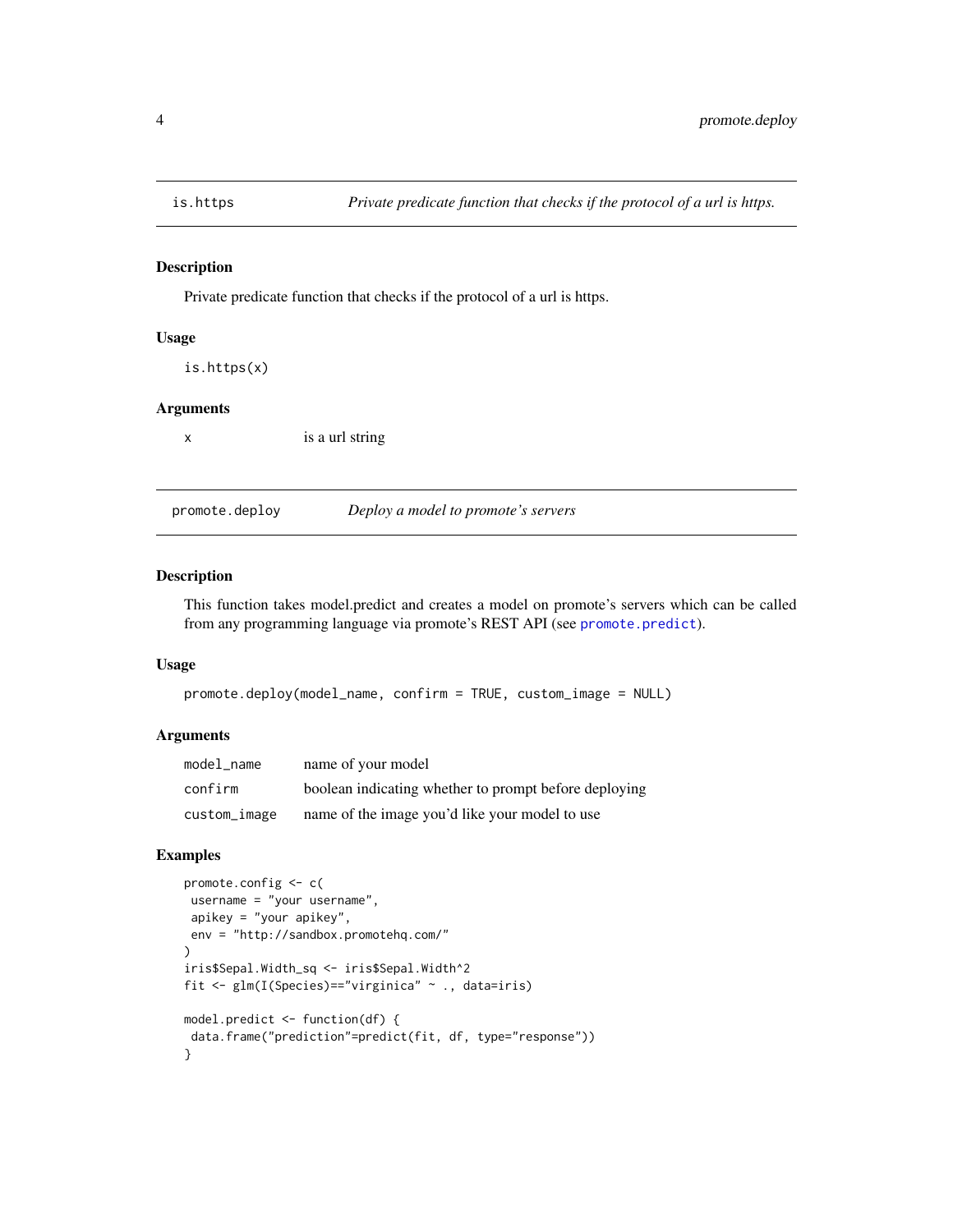# <span id="page-4-0"></span>promote.get 5

```
## Not run:
promote.library("randomForest")
promote.deploy("irisModel")
```
## End(Not run)

promote.get *Private function for performing a GET request*

# Description

Private function for performing a GET request

# Usage

```
promote.get(endpoint, query = c())
```
# Arguments

| endpoint | /path for REST request     |
|----------|----------------------------|
| query    | url parameters for request |

| promote.library | Import one or more libraries and add them to the promote model's |  |  |  |
|-----------------|------------------------------------------------------------------|--|--|--|
|                 | dependency list                                                  |  |  |  |

#### Description

Import one or more libraries and add them to the promote model's dependency list

#### Usage

```
promote.library(name, src = "version", version = NULL, user = NULL,
  install = TRUE, auth_token = NULL, url = NULL, ref = "master",
  subdir = NULL)
```

| name    | name of the package to be added                                                                                                                                                            |
|---------|--------------------------------------------------------------------------------------------------------------------------------------------------------------------------------------------|
| src     | source from which the package will be installed on Promote (github or CRAN)                                                                                                                |
| version | version of the package to be added                                                                                                                                                         |
| user    | Github username associated with the package                                                                                                                                                |
| install | Whether the package should also be installed into the model on the Promote<br>server; this is typically set to False when the package has already been added to<br>the Promote base image. |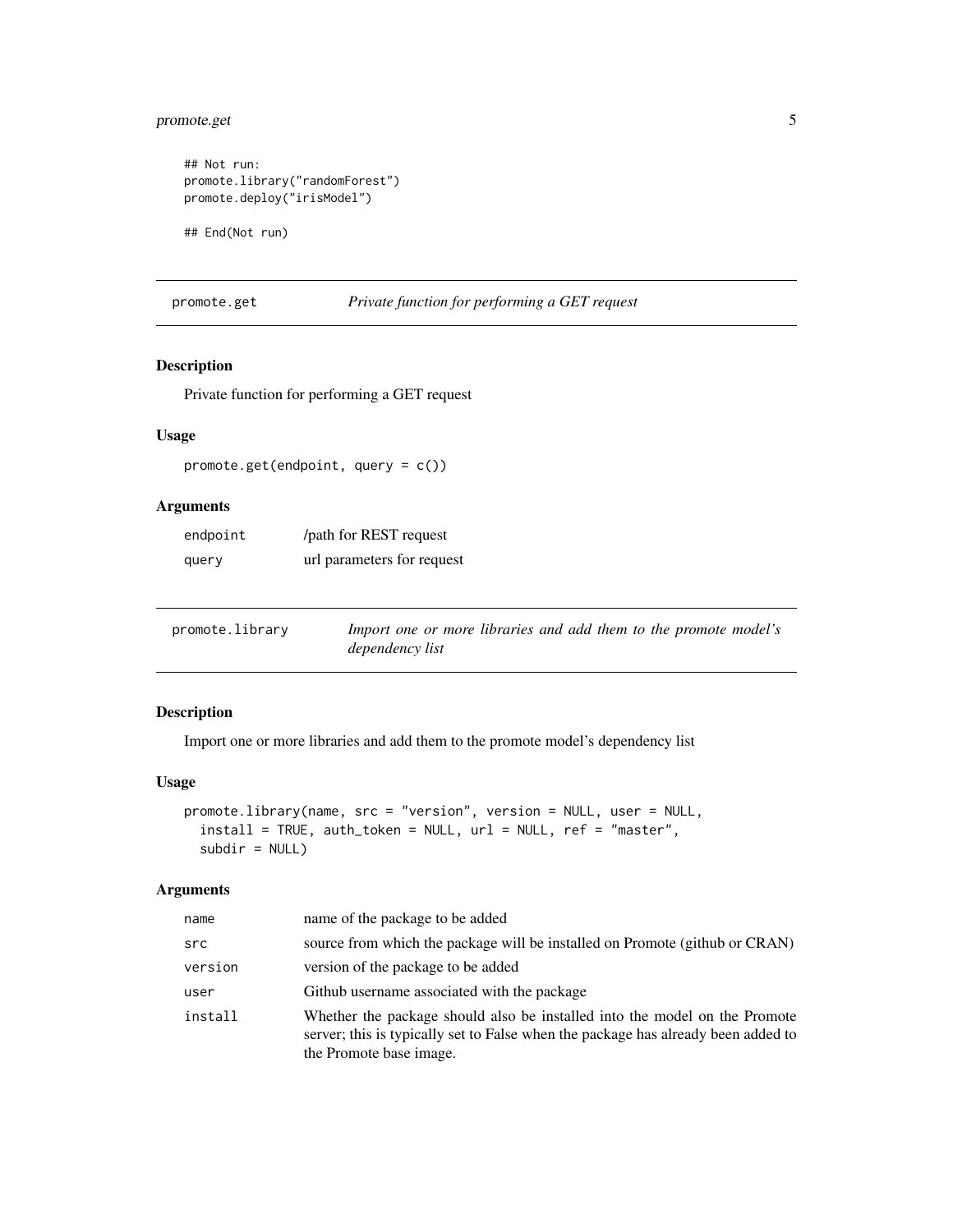<span id="page-5-0"></span>

| auth_token | Personal access token string associated with a private package's repository |
|------------|-----------------------------------------------------------------------------|
| url        | A valid URL pointing to a remote hosted git repository                      |
| ref        | The git branch, tag, or SHA of the package to be installed                  |
| subdir     | The path to the repo subdirectory holding the package to be installed       |

### Examples

```
## Not run:
promote.library("MASS")
promote.library(c("wesanderson", "stringr"))
promote.library("hilaryparker/cats")
promote.library("cats", src="github", user="hilaryparker")
promote.library("my_public_package", install=FALSE)
promote.library("my_public_package", src="git", url="https://gitlab.com/userName/rpkg.git")
promote.library("my_proprietary_package", src="github", auth_token=<yourToken>)
promote.library("testPkg", src="github", user="emessess", auth_token=<yourToken>)
promote.library("priv_pkg",
                src="git",
            url="https://x-access-token:<PersonalAccessToken>ATgithub.com/username/rpkg.git")
promote.library("priv_pkg",
                 src="git",
             url="https://x-access-token:<PersonalAccessToken>ATgitlab.com/username/rpkg.git",
                 ref="stage")
promote.library("my_package", src="github", auth_token=<yourToken> subdir="/pathToSubdir/")
## End(Not run)
```
promote.ls *Private function for determining model dependencies*

# Description

List all object names which are dependencies of and 'model.predict'.

#### Usage

promote.ls()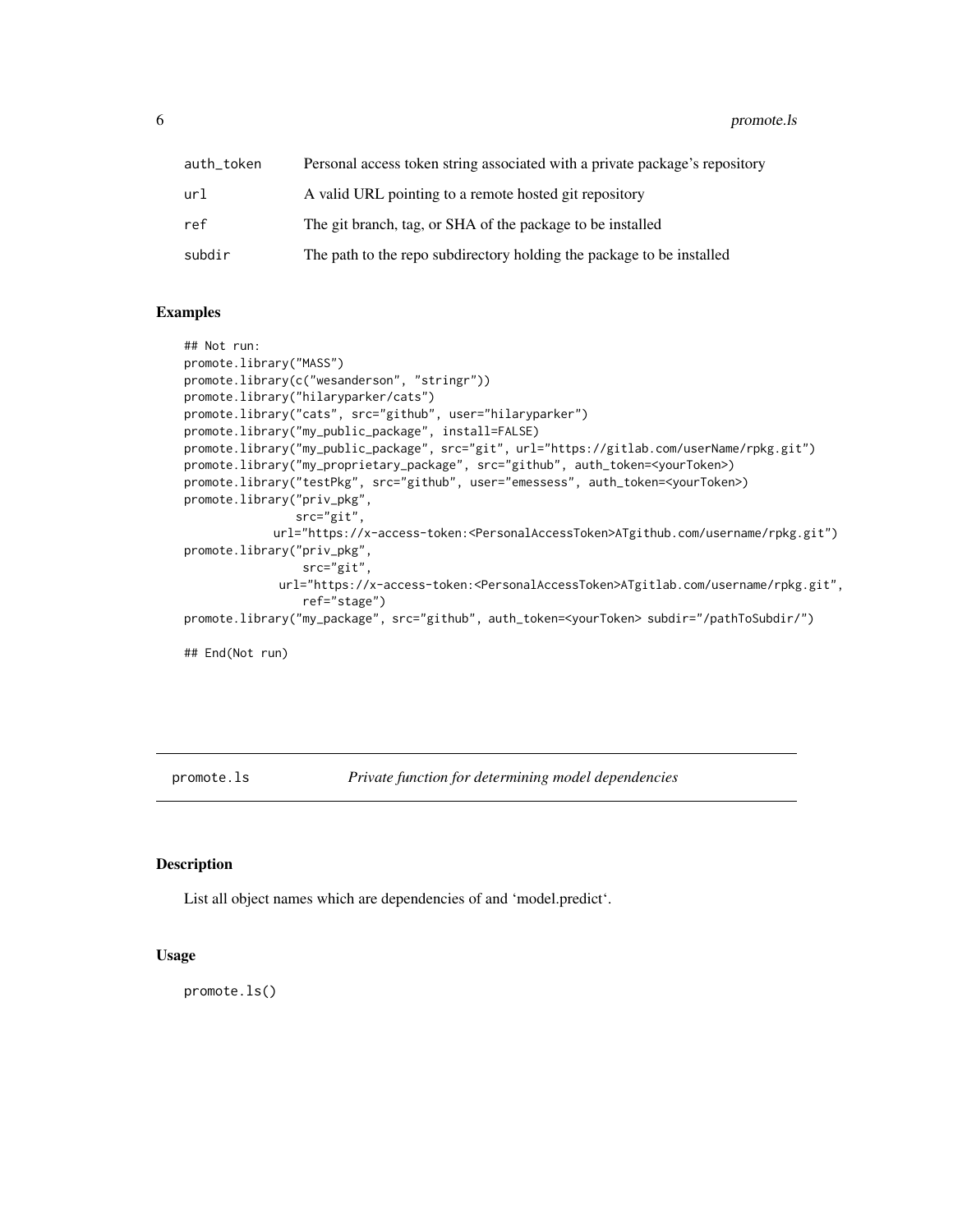<span id="page-6-0"></span>promote.metadata *Add metadata to the deployment of your promote model*

#### Description

Add metadata to the deployment of your promote model

### Usage

```
promote.metadata(name, value)
```
# Arguments

| name  | key name for the metadata entry |
|-------|---------------------------------|
| value | value for the metadata entry    |

# Examples

```
## Not run:
promote.metadata("key", "value")
promote.metadata("R_squared", summary(fit)$r.squared)
promote.metadata("R_squared_adj", summary(fit)$adj.r.squared)
promote.metadata("deploy_node", Sys.info()[["nodename"]])
```
## End(Not run)

promote.post *Private function for performing a POST request*

# Description

Private function for performing a POST request

# Usage

```
promote.post(endpoint, query = c(), data, silent = TRUE,
 bulk = FALSE)
```

| endpoint | /path for REST request                                         |
|----------|----------------------------------------------------------------|
| query    | url parameters for request                                     |
| data     | payload to be converted to raw JSON                            |
| silent   | should output of url to console be silenced? Default is FALSE. |
| bulk     | is this a bulk style request? Default is FALSE.                |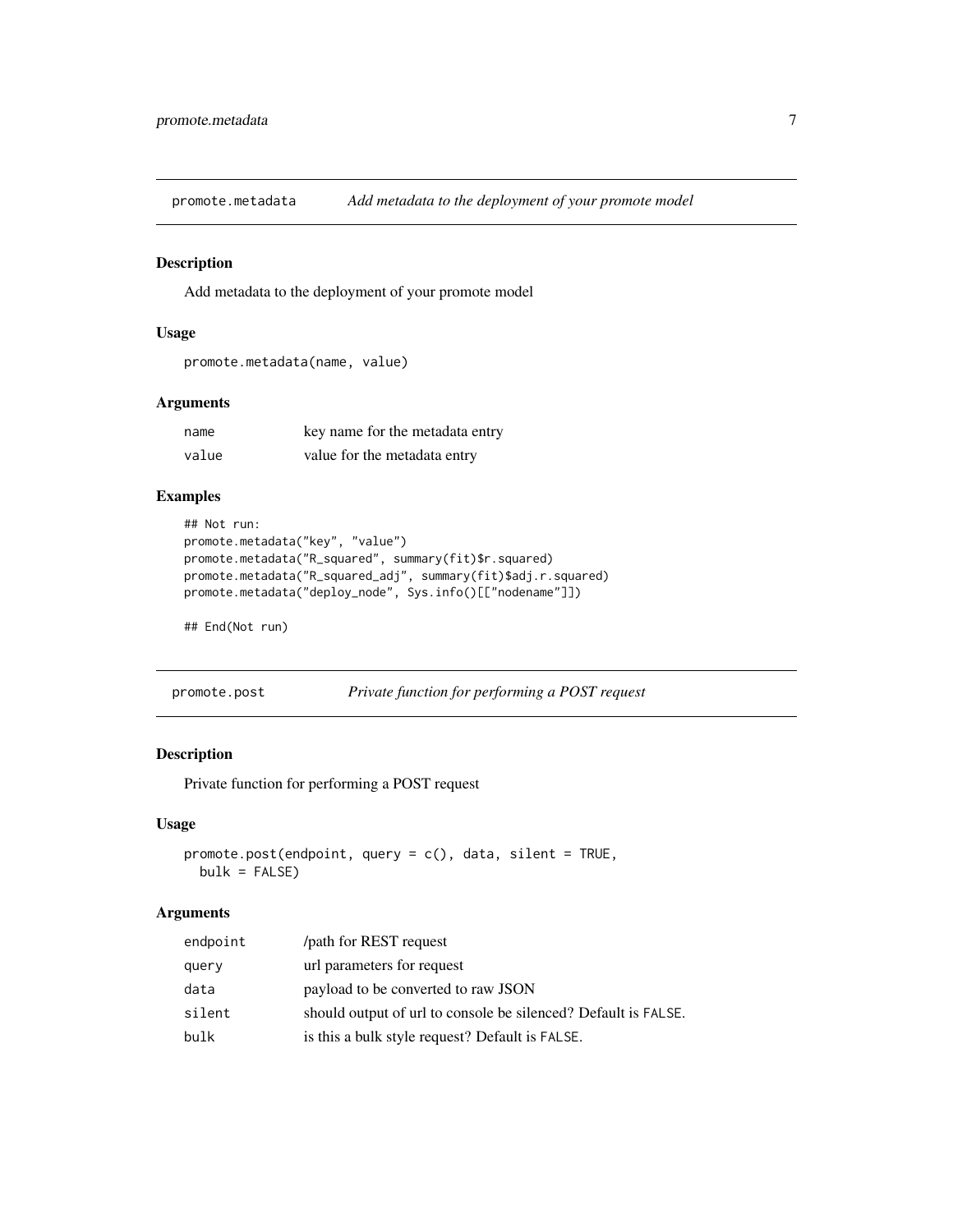<span id="page-7-1"></span><span id="page-7-0"></span>

#### Description

This function calls promote's REST API and returns a response formatted as a data frame.

### Usage

```
promote.predict(model_name, data, model_owner, raw_input = FALSE,
  silent = TRUE)
```
# Arguments

| model_name  | the name of the model you want to call                                               |
|-------------|--------------------------------------------------------------------------------------|
| data        | input data for the model                                                             |
| model_owner | the owner of the model [optional]                                                    |
| raw_input   | when true, incoming data will NOT be coerced into data.frame                         |
| silent      | should output of url to console (via promote post) be silenced? Default is<br>FALSE. |

#### Examples

```
promote.config <- c(
username = "your username",
 apikey = "your apikey",
 env = "http://sandbox.promotehq.com/"
\mathcal{L}## Not run:
promote.predict("irisModel", iris)
```
## End(Not run)

promote.predict\_raw *Calls promote's REST API and returns a JSON document containing both the prediction and associated metadata.*

# Description

Calls promote's REST API and returns a JSON document containing both the prediction and associated metadata.

#### Usage

```
promote.predict_raw(model_name, data, model_owner, raw_input = FALSE,
  silent = TRUE)
```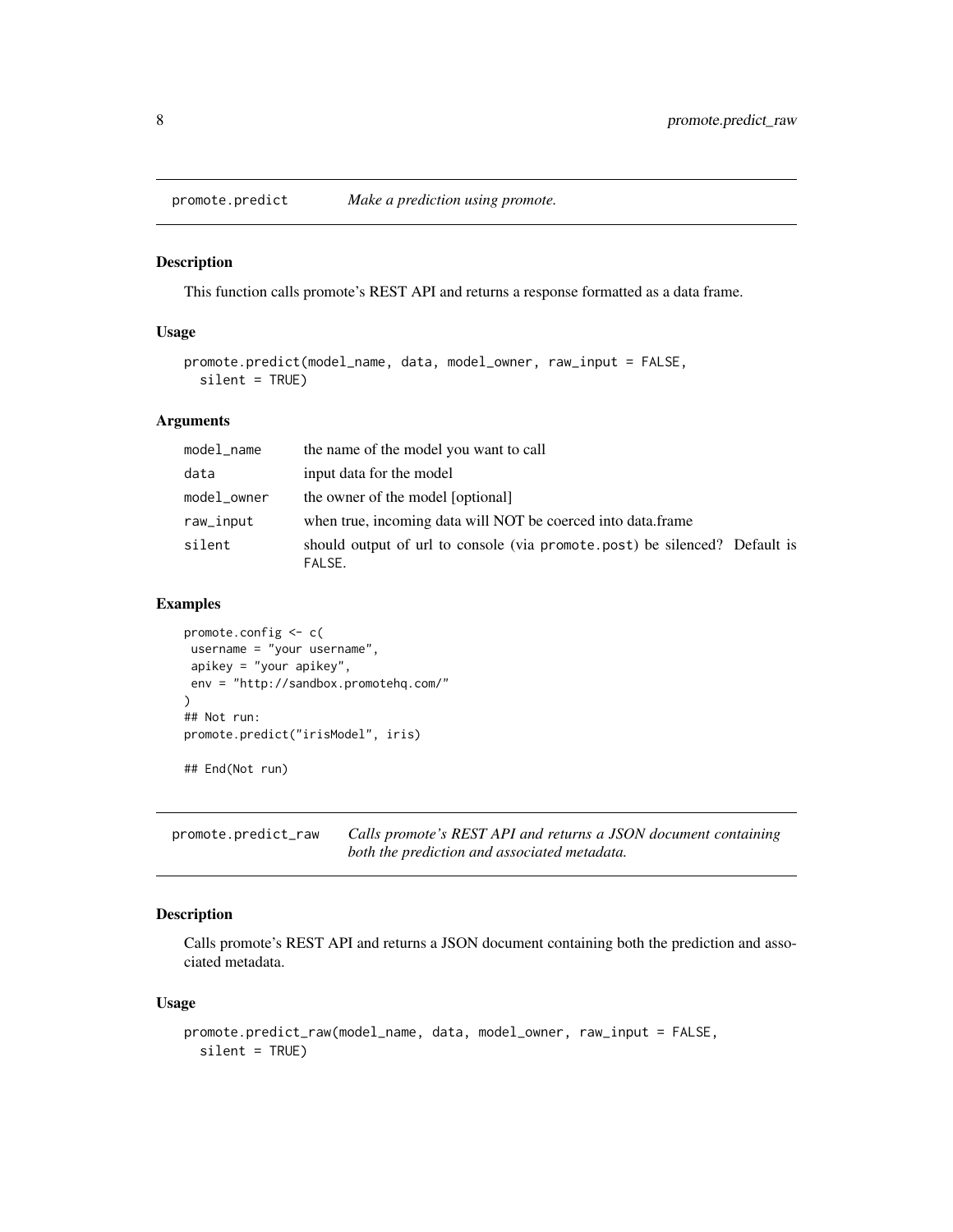# <span id="page-8-0"></span>Arguments

| model_name  | the name of the model you want to call                                               |
|-------------|--------------------------------------------------------------------------------------|
| data        | input data for the model                                                             |
| model_owner | the owner of the model [optional]                                                    |
| raw_input   | when true, incoming data will NOT be coerced into data.frame                         |
| silent      | should output of url to console (via promote post) be silenced? Default is<br>FALSE. |

# Examples

```
promote.config <- c(
username = "your username",
 apikey = "your apikey",
env="http://ip_of_alteryx_promote.com"
)
## Not run:
promote.predict_raw("irisModel", iris)
## End(Not run)
```
promote.spider.block *Private function for recursively looking for variables*

# Description

Private function for recursively looking for variables

# Usage

```
promote.spider.block(block, defined.vars = c())
```

| block        | code block to spider                                                                               |
|--------------|----------------------------------------------------------------------------------------------------|
| defined.vars | variables which have already been defined within the scope of the block. e.g.<br>function argument |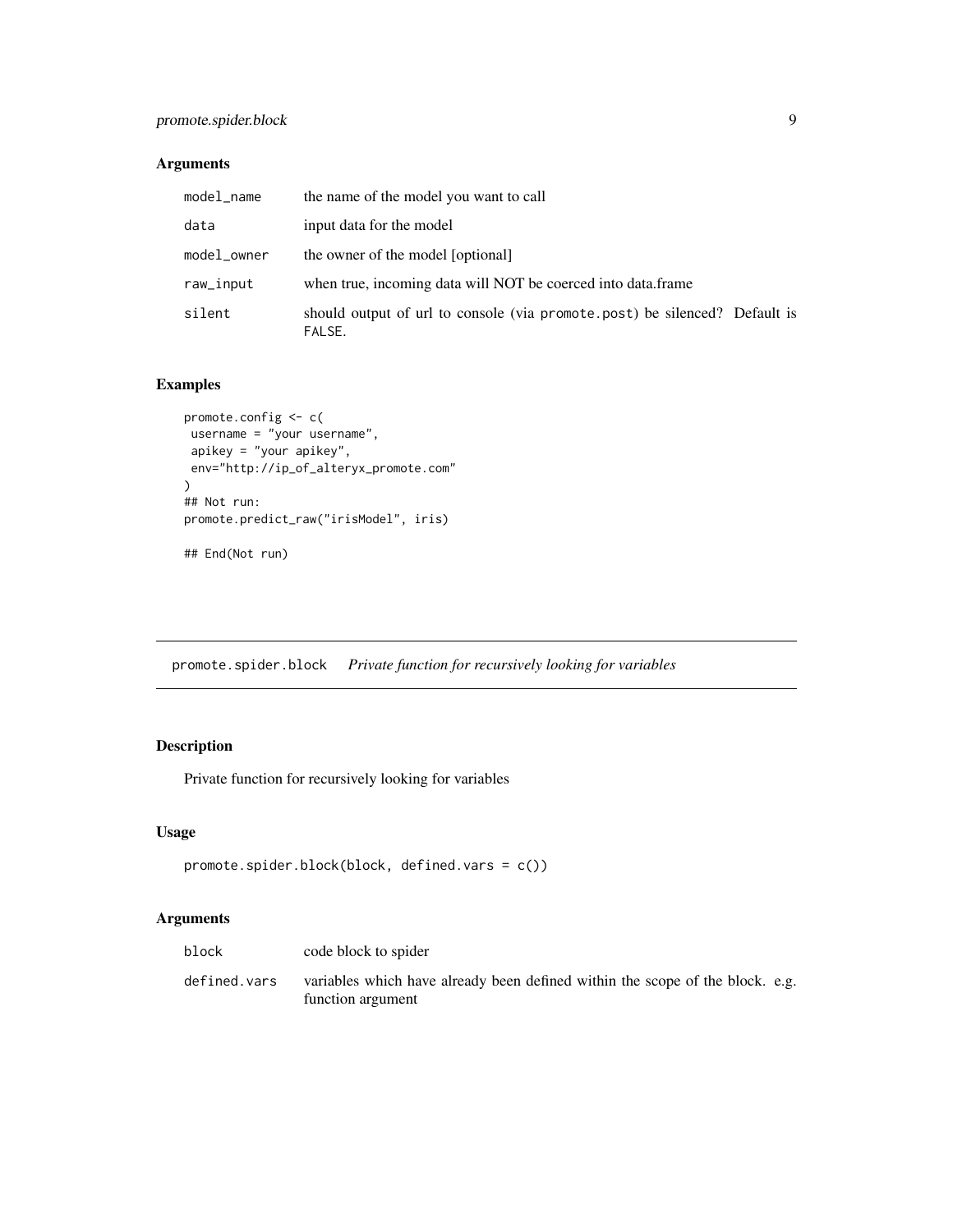<span id="page-9-0"></span>promote.spider.func *Private function for spidering function source code*

# Description

Private function for spidering function source code

### Usage

promote.spider.func(func.name)

# Arguments

func.name name of function you want to spider

promote.unload *Removes a library from the promote model's dependency list*

# Description

Removes a library from the promote model's dependency list

# Usage

```
promote.unload(name)
```
#### Arguments

name of the package to be removed

# Examples

```
## Not run:
promote.unload("wesanderson")
```
## End(Not run)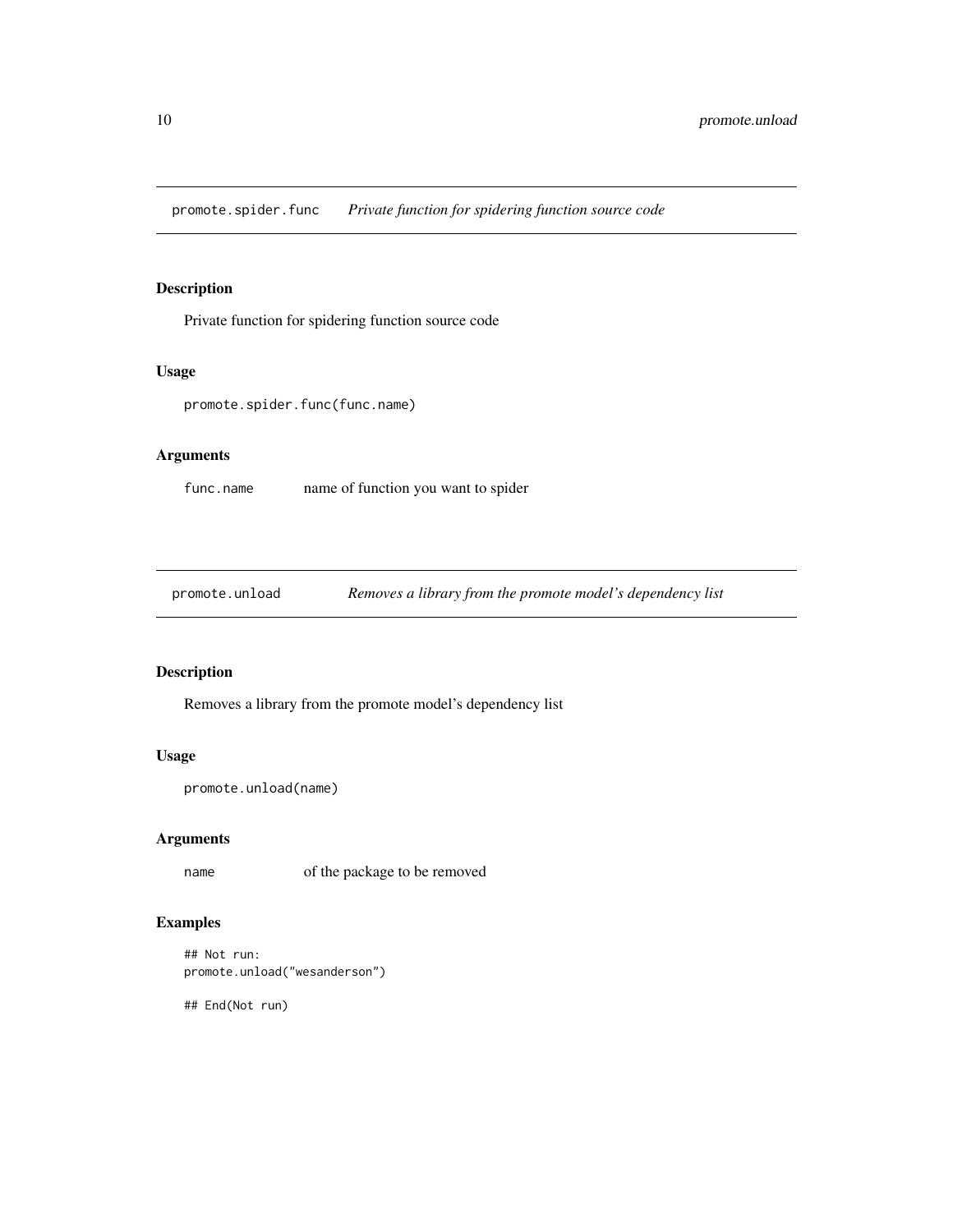<span id="page-10-0"></span>set.model.require *Private function that generates a model.require function based on the libraries that have been imported in this session.*

# Description

Private function that generates a model.require function based on the libraries that have been imported in this session.

# Usage

set.model.require()